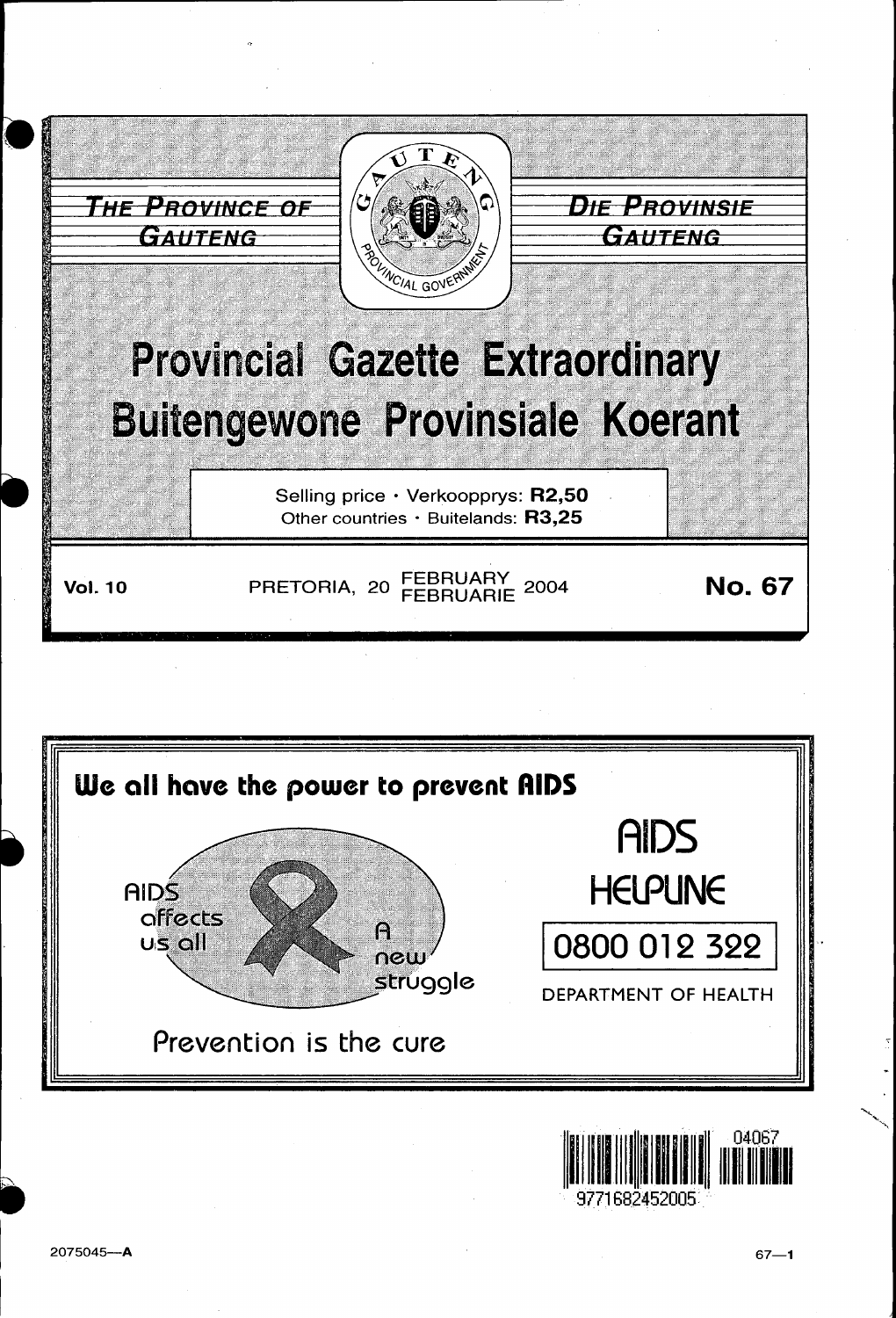No.

**CONTENTS • INHOUD** 

*Page Gazette*  Page<br>No.

# **LOCAL AUTHORITY NOTICES**

 $\bar{\gamma}$ 

| 294 Town-planning and Townships Ordinance (15/1986): Kungwini Local Municipality: Declaration as approved town- |  |
|-----------------------------------------------------------------------------------------------------------------|--|
|                                                                                                                 |  |
|                                                                                                                 |  |

 $\bar{\lambda}$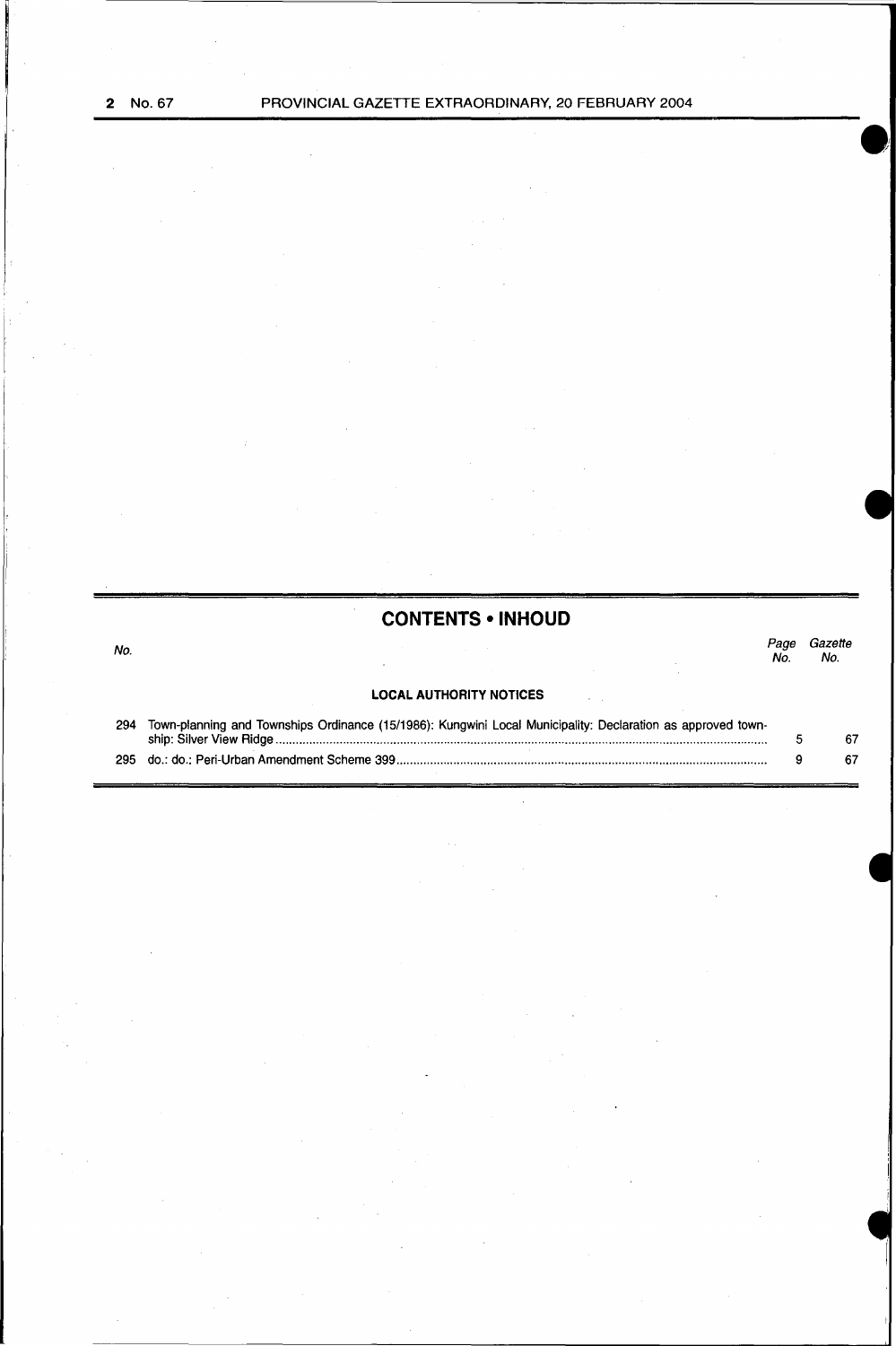# LOCAL AUTHORITY NOTICES

# PLAASLIKE BESTUURSKENNISGEWING 294

# KUNGWINI PLAASUKE MUNISIPAUTEIT

# VERKLARING AS GOEDGEKEURDE DORP

In terme van Artikel 103 van die Otdonnansle op Dorpsbeplanntng en Dorpe, 1986 (Otdonnansie No. 15 van 1986), verklaar die Kungwini Plaaslike Munisipaliteit Silver View Ridge as 'n goedgekeurde dorp, onderworpe aan die voorwaatdes soos In die Bylae hleronder ulteengeslt.

#### BYLAE

STAAT VAN VOORWMRDES WAAROP DIE AANSOEK GEDOEN DEUR BENFRANCO DEVELOPMENT (PROPRIETARY) UMITED HIERNA DIE DORPSTIGTERS GENOEM, INGEVOLGE DIE BEPALINGS VAN DEEL C VAN HOOFSTUK 3 VAN DIE ORDONNANSIE OP DOPRSBEPLANNING EN DORPE, 1986 (ORDONNANSIE 16 VAN 1986) OM TOESTEMMING OM 'N DORP TE STIG OP GEOEELTE 129 VAN DIE PLAAS ZWARTKOPPPIES 364 -J.R. TOEGESTAAN IS

#### 1. STIGTINGSVOORWAARDES

#### (1) NAAM

Oie naam van die dorp is Silver VIew Ridge.

#### {2) ONTWERP

Ole dorp bestaan uit erwe en strata soos aangedui op Algemene Plan 316512003.

#### (3) BESKIKKING OOR BESTAANDE TITELVOORWAARDES

Alle erwe moet onderworpe gemaak word aan bestaande voorwaardes en serwitute, as daar is, met lnbegrlp van die voorbehoud van die regte op minerale, maar uitgesonderd:

- (a) die volgende regte wat nle aan die erwe In die dorp oorgedra moet word nie:
	- A. The Remaining Extent of Portion 1 of the said farm, measuring as such 581,8222 hectares (of which the property hereby transferred is a portion) is SUBJECT to the temns of an Order of the Water Court dated at PRETORIA on the  $27<sup>m</sup>$  June, 1949, as will more fully appear from Notarial Deed of Servitude No. 620/1949 - S.
	- B (i) Portion 14 (a portion of Portion1) of the said farm measuring 85,6532 hectares (of which the property hereby transferred is a portion) is SUBJECT to the following condition:-

"The transferee and their successors in title to the said property shall not be entitled to any riparian rignts to water from the Pienaar's River but shall be entitled to the exclusive right to any water that may be found In the Sprult upon the said property".

- (10 The Remaining Extent of the said portion 14 measuring 64,2399 hectares (of which the property hereby transferred forms part) shall be entitled
	- (a) To a three quarter share only of the water that may be found in the Spruit situate upon the said original Portion 14 of the said fann, and for the purposes of the said division the water in the said Spruit shall be flowing on to Portion 26 (a portion of portion 14} transferred under Deed of Transfer No. 3953211968, in the two separate river beds which join into one on tne said portion 26.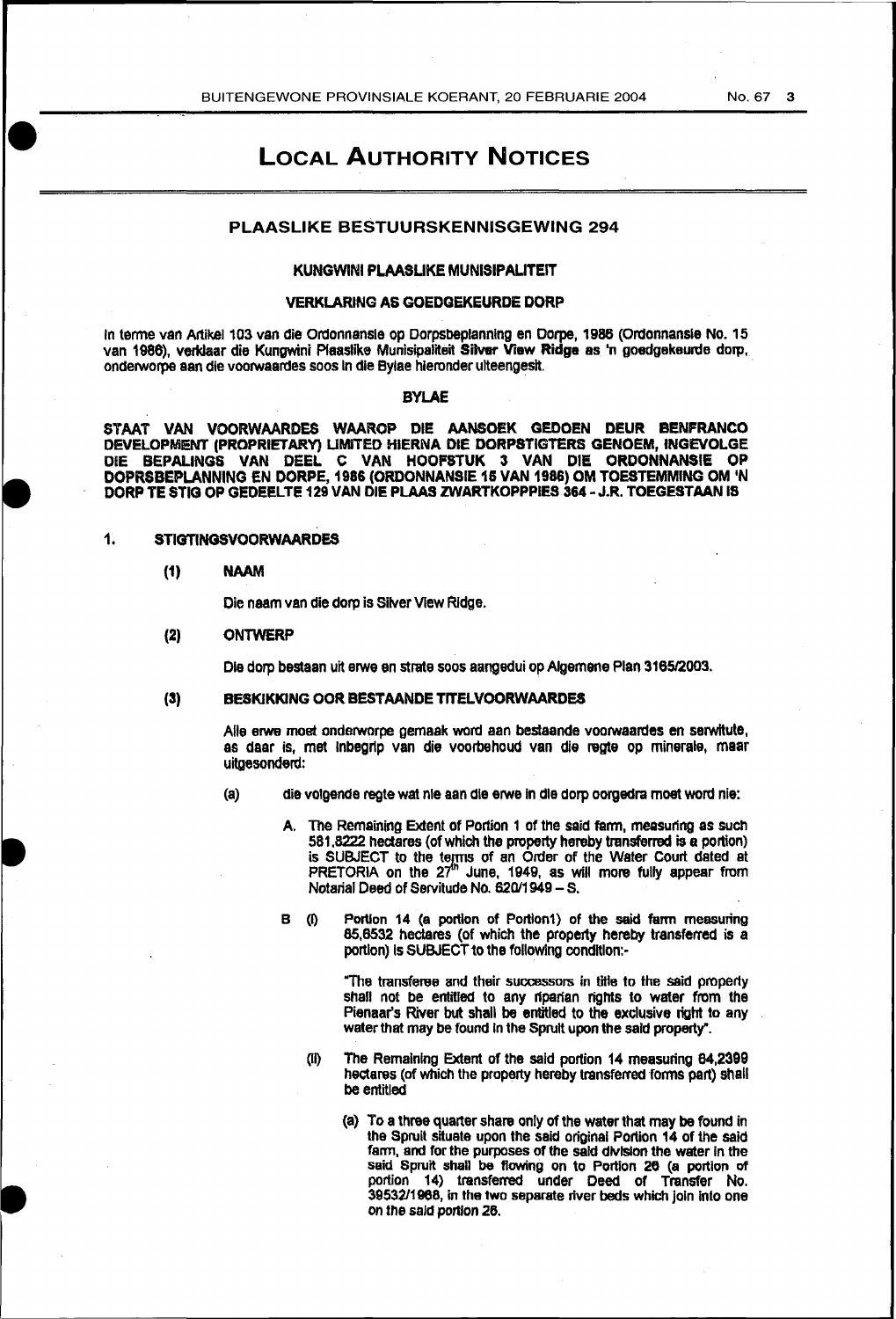- (b) If and when considered necessary to construct a weir or dam in the bed of the said Spruit upon the said portion 26 and to erect a pumping plant thereon with the further right to lead water from the said Sprult either by means of a furrow or pipe to the Western boundary of the said portion 26.
- C. Portion 14 (a portion of Portion 1) of the said farm, measuring 85,6532 hectares (of which the property hereby transferred is a portion) Is entitled:
	- (a) To a servitude of right of way 15, 74 metres wide over certain Portion 15 of the said farm measuring 22, 8408 hectares and held under Deed of Transfer No. 20691/1956 as shown by the figure A H F c A on diagram 82481/56 attached to the said Deed of Transfer No. 20691/1956.
	- (b) To a servitude of right of way over the Remaining Extent of the fann TWEEFONTEIN No. 372, Registration Division J.R. (formerly No. 423), district Pretoria. measuring as such 458, 7720 hectares and held under Certificate of Partition Title No. 10975/1923 as shown by the figure  $F \to G + F$  on Servitude Diagram A. 4638/55 attached to notarial Deed no. 551/1958-s.
	- (c) To a servitude of right of way 15,74 metres wide commencing from the northern corner of the said original Portion 14 of the said farm and thence approximately along the North Western boundary of the remaining extent of Portion 1 of the said tann measuring as such 473,3282 hectares as held by CHARLES RODBARD STRUBEN MALLESON by Deed of Transfer No. 8636/1954 dated the  $20<sup>th</sup>$  day of March 1954, to give the owners of the said portion 14 (a portion of portion 1) of the said farm reasonable direct access over the said Remaining Extent of Portion 1 of the said farm to the public road leading to the Pretoria - Bronkhorstspruit National Road without necessitating the construction of bridges by the owners of the said Portion 14.

# (4) VOORKOMENDE MAATREELS

Die dorpstigter moet op eie koste reëlings met die plaaslike bestuur tref om te verseker dat·

(a) water nie opdam nie, dat die hete oppervlakte van die dorpsgebied behoorlik gedreineer word en dat strate doeltreffend met teer, beton of bitumen geseel word;

#### (5) VERWYDERING VAN ROMMEL

Ole dorpstlgter moet op ele koste aile rommel binne die dorpsgebied laat verwyder tot bevrediging van die plaaslike bestuur wanneer die plaaslike bestuur dit vereis.

#### (6) VERSKUIWING OF DIE VERVANGING VAN MUNISIPALE EN TELKOM DIEN8TE

lndien dit as gevolg van die stigtlng van die dorp nodig word om enlge bestaande munisipate en Telkom dienste te verskuif of te varvang moet die koste daarvan deur die doprseienaer gedra word.

# (7} OORDRAG VAN ERWE

Erf 88 en 104 moet deur en op koste van die dorpselenaar oorgedra word na 'n maatskappy geregistreer tngevolge Artikel 21 van die Maarskappy Wet, 1973.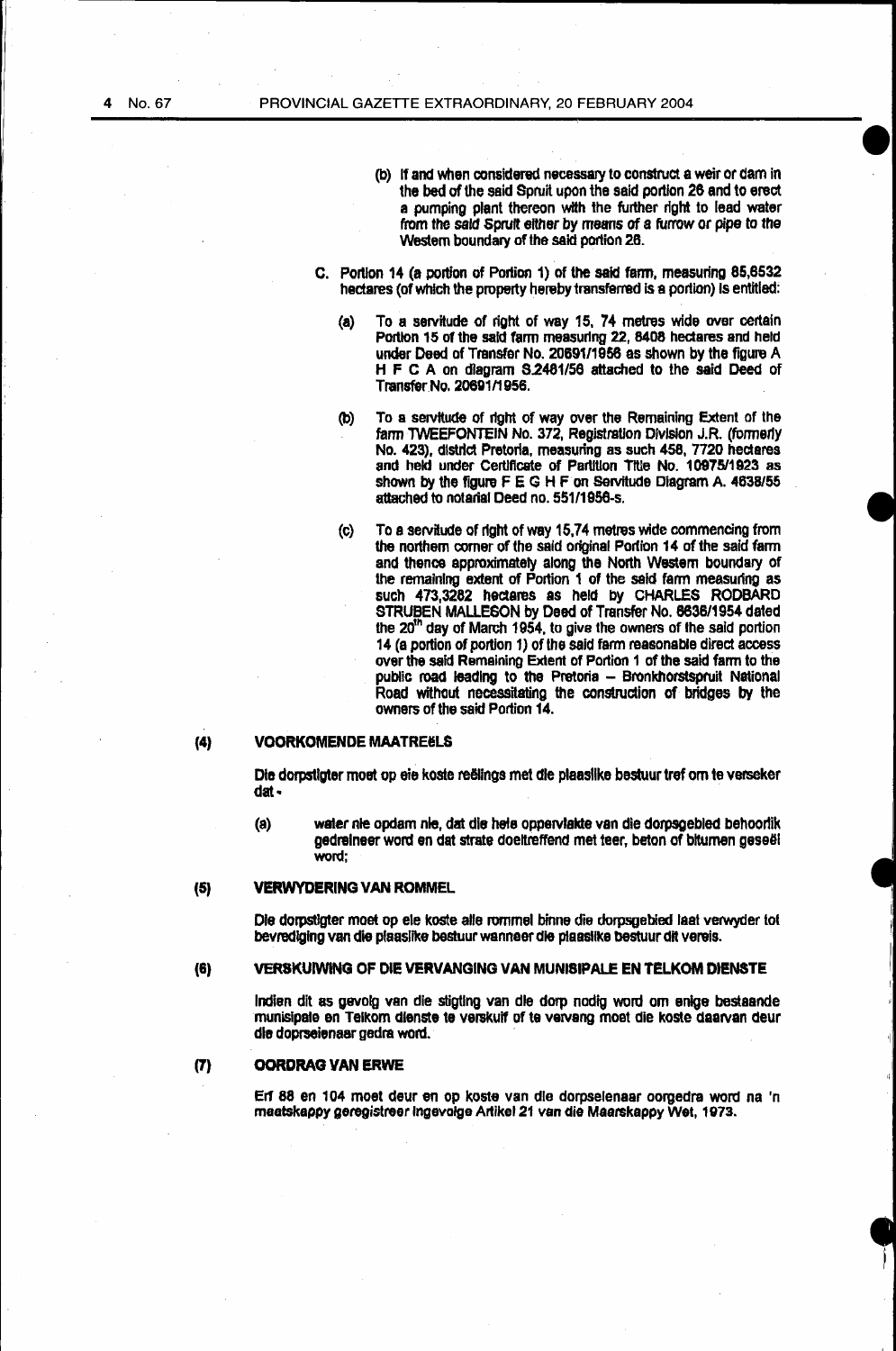BUITENGEWONE PROVINSIALE KOERANT, 20 FEBRUARIE 2004 No. 67 5

 $\mu_{\mathbf{q}} \leq \mathcal{M}$ 

 $\mathbb{T} \to \mathbb{Y}$ 

# 2. TITELVOORWAARDES

Voorwaardes opgelê deur die plaaslike bestuur kragtens die bepalings van die Ordonnansie op Dorpsbeplanning en Dorpe, 1986 (Ordonnansie 15 van 1986).

2.英格林和州

- (1) ALLE ERWE
	- (a) Ole erf is onderworpe aan 'n serwituut 2m breed vir riolerings- en ander munisipale doeleindes, ten gunste van die plaaslike bestuur, tangs enige twee grense ultgesonderd 'n straatgrens en, in die geval van 'n pypsteelerf, 'n addisionele serwituut vir munisipale doeleindes 2m breed oor die togangsgedeelte van die erf, indien en wanneer ver1ang deur die plaaslike bestuur: Met die verstande dat die plaaslike bestuur van enige sodanlge serwituut mag afslen.
	- (b) Geen gebou of ander struktuur mag binne die voorgenoemde serwituutgebled opgerig word nie en geen grootwortelborne mag nine die gebied van die sodanige serwituut of binne 'n afstand van 2m daarvan geplant word nle.
	- (c) Die plaaslike bestuur is geregtig op enige material wat deur hom ultgegrawe word tydens die aanleg, onderhoud of verwydering van sodanige rioolhoofpypleidings en ander werke way hy vofgens goeddunke noodsaaklik ag, tydelik te plaas op die grond wat aan die voomoemde serwituut grens en voorts is die plaasfike bestuur geregtig tot redelike toegang tot genoemde grond vir die voomoemde doel, onderworpe daaraan dat die plaaslike bestuur enlge skade verged wat gedurende die aanleg, ondemoud of verwydering van sodanige rlooihoofpypleidings en ander werke veroorsaak word.
	- (d) Die eienaar van elke erf in die dorp sal tydens die oordrag van daardie erf 'n lid word van die lede verenlglng.

(2) Erwe 21, 42 EN 98

Ole erf Is onderworpe aan •n munlslpale serwltuut van 2m wyd ten gunste van die plaasfike bestuur soos aangedui op die Algemene Plan.

#### (3) ERF 104 EN 106

- (a} Die elf in totaal is onderworpe aan 'n serwituut vir munlsipale dlenste en 'n Reg van Weg ten gunste van die plaaslike bestuur soos aangedui op die Algemene Plan.
- (b) Die erf sal nie te koop aangebied word of vervreem word sonder die toeSlemming van die plaaslike bestuur nie.

# (4) ERF88

Die erf is onderworpe aan 'n reg van weg serwituut ten gunste van alle erwe in die dorp.

#### LOCAL AUTHORITY NOTICE 294

#### KUNGWINI LOCAL. MUNICIPALITY

#### DECLARATION AS APPROVED TOWNSHIP

In tenns of section 103 of the Town Planning and Townships Ordinance, 1986 (Ordinance No. 15 of 1986), the Kunwgini Local Municipality hereby declares Silver View Ridge as an approved townsnlp subject to the conditions set out In tne Annexure hereto.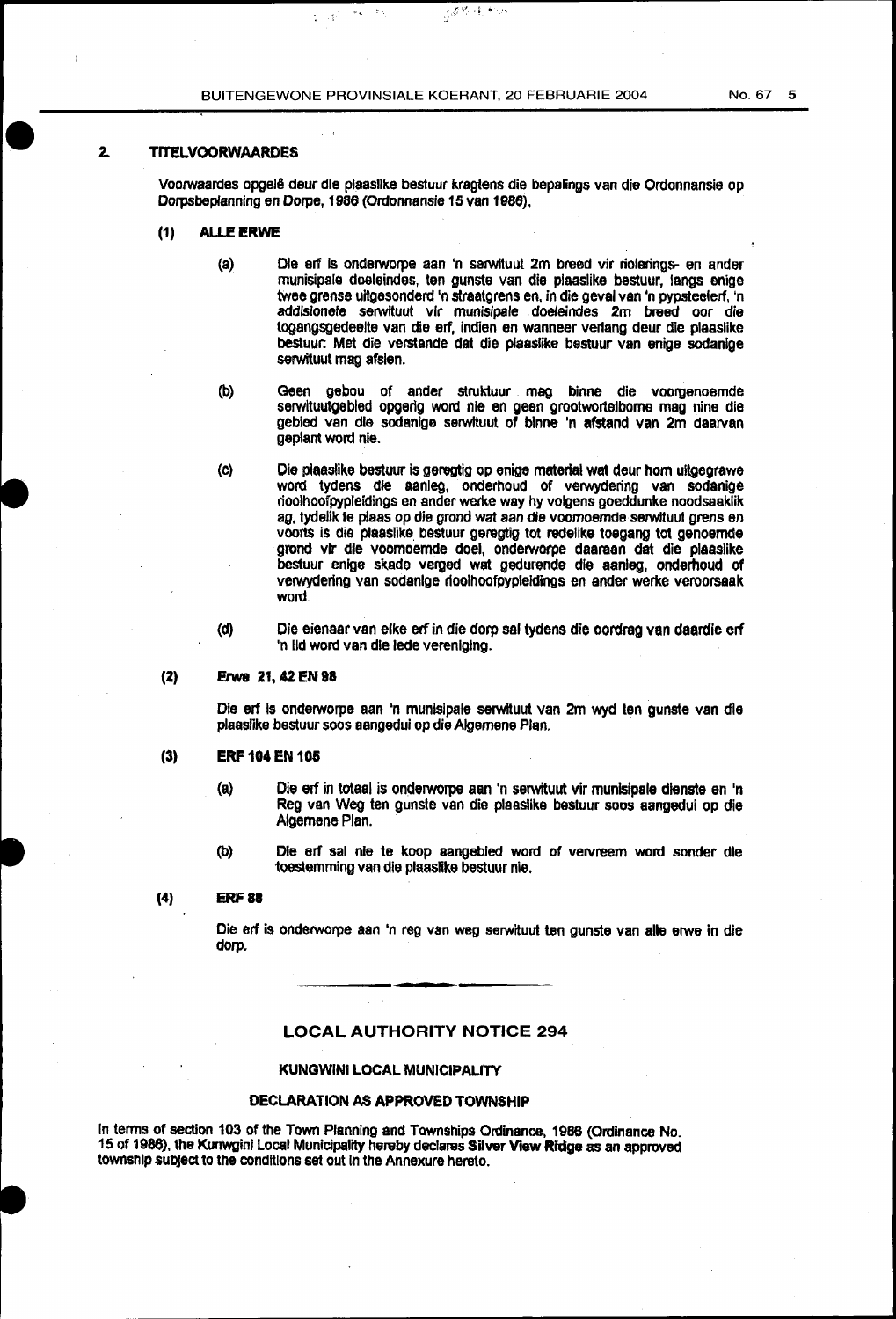# ANNEXURE

STATEMENT OF THE CONDITIONS UNDER WHICH THE APPLICATION MADE BY BENFRANCO DEVELOPMENT (PROPRIETARY) UMITED HEREINAFTER REFERRED TO AS THE TOWNSHIP OWNER) UNDER THE PROVISIONS OF CHAPTER 3 OF THE TOWN PLANNING AND TOWNSHIPS ORDINANCE, 1986 (ORDINANCE 16 OF 1888), FOR THE PERMISSION TO ESTABLISH A TOWNSHIP ON PORTION 128 OF THE FARM ZWARTKOPPPIES 384- J.R. HAS BEEN GRANTED

# 1. CONDITIONS OF ESTABLISHMENT

#### (1) NAME

The name of the township shall be Silver View Ridge.

#### (2) OESIGN

The township shall consist of erven and streets as indicated on General Plan 3165/2003.

# (3) DISPOSAL OF EXISTING CONDITIONS OF TITLE

All erven shall be made subject to existing conditions and servitudes, if any, including the reservation of rights to minerals, but excluding:

- (a) the following rights which shall not be passed on to the erven in the township:
	- B. The Remaining Extent of Portion 1 of the said fann, measuring as such 581,8222 hectares (of which the property hereby transferred Is a portion) Is SUBJECT to the tenns of an Order of the Water Court dated at PRETORIA on the  $27<sup>th</sup>$  June, 1949, as will more fully appear from Notartal Deed of Servitude No. 620/1949-s.
	- B (i) Portion 14 (a portion of Portion1) of the said farm measurtng 85,6532 hectares (of which the property hereby transferred Is a portion) Is SUBJECT to the following condition:-

"The transferee and their successors in title to the said property shall not be entitled to any riparian rights to water from the Pienaar's River but shall be entitled to the exclusive right to any water that may be found in the Spruit upon the said property".

- (iii) The Remaining Extent of the said portion 14 measuring 64,2399 hectares (of which the property hereby tranSferred forms part) shall be entitled
	- (c) To a three quarter share only of the water that may be found in the Spruit situate upon the said original Portion 14 of the said fann, and for the purposes of the said division the water In the said Sprult shall be flowing on to Portion 26 (a portion of portion 14) transferred under Deed of Transfer No. 39532/1968, in the two separate river beds which join into one on the said portion 28.
	- (d) If and when considered necessary to construct a weir or dam In the bed of the said Sprult upon the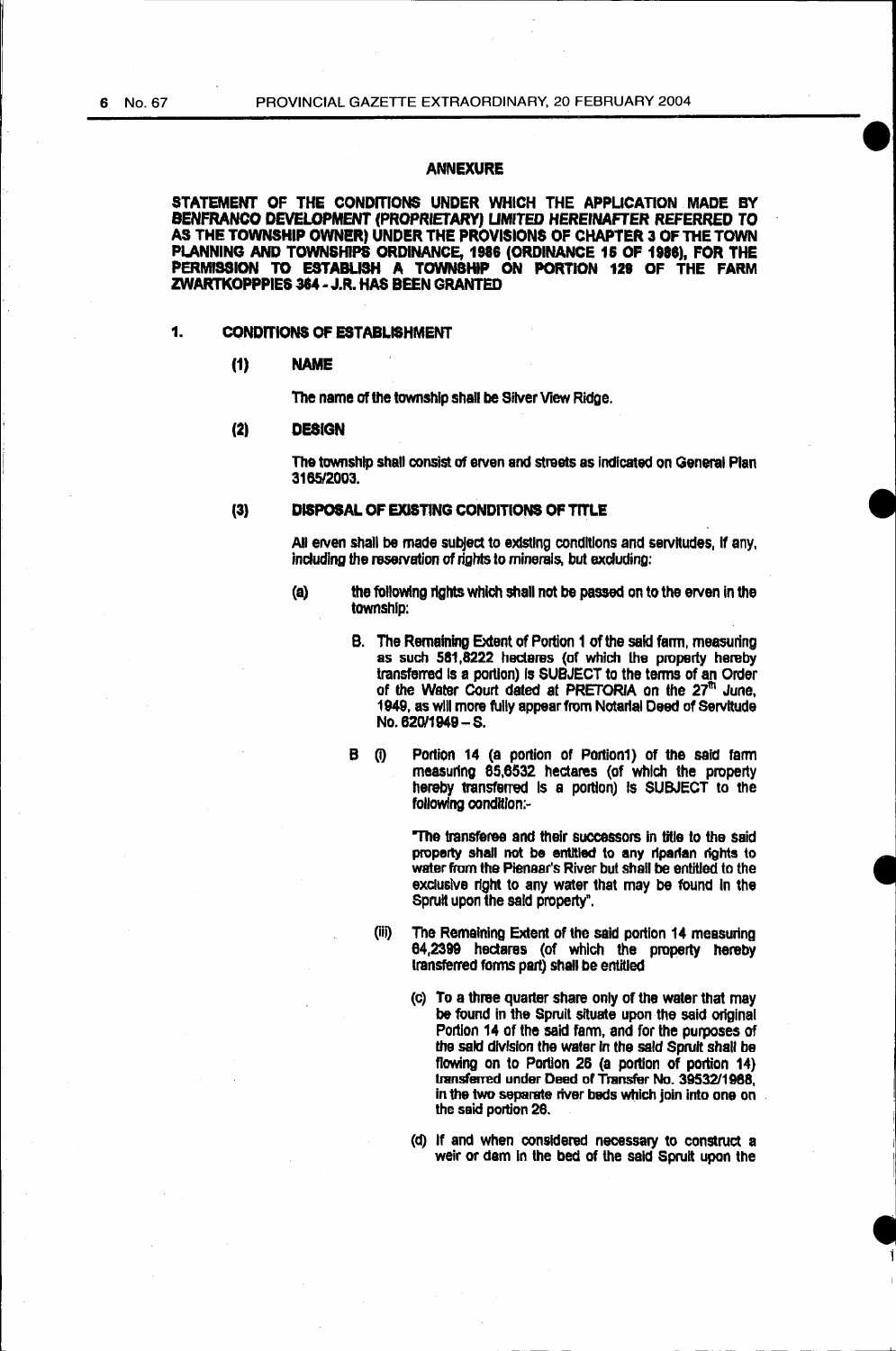终

 $\frac{1}{2}$  ,  $\frac{1}{2}$ 

小野の

said portion 26 and to erect a pumping plant thereon with the further right to lead water from the said Spruit either by means of a furrow or pipe to the Western boundary of the sald portion 26.

- C. Portion 14 (a portion of Portion 1) of the said farm, measuring 85,6532 hectares (of which the property hereby transferred is a portion) is entitled:
	- (a} To a servitude of right of way 15, 74 metres wide over certain Portion 15 of the said fann measuring 22, 8408 hectares and held under Deed of Transfer No. 20691/1956 as shown by the figure A H F C A on diagram S.2481/56 attached to the said Deed of Transfer No. 2069111956.
	- (b) To a servitude or right or way over the Remaining Extent of the farm TWEEFONTEIN No. 372, Registration Division J.R. (formerly No. 423), district Pretoria, measuring as such 458, 7720 hectares and held under Certificate of Partition Title No. 1097511923 as shown by the figure FE G H F on servitude Diagram A. 4638155 attached to notarial Deed no. 551/1956-s.
	- (c) To a servitude of light of way 15,74 metres wide commencing from the northern comer of the said original Portion 14 of the said farm and thence approximately along the North Western boundary of the remaining extent of Portion 1 of the said farm measuring as such 473,3282 hectares as held by CHARLES RODBARD STRUBEN MALLESON by Deed of Transfer No. 6636/1954 dated the 20<sup>th</sup> day of March 1954, to give the owners of the said portion 14 (a portion of portion 1) of the said farm reasonable direct access over the said Remaining Extent of Portion 1 of the said fann to the public road leading to the Pretoria - Bronkhorstspruit National Road without necessitating the construction of brtdges by the owners of the said Portion 14.

#### (4) PRECAUTIONARY MEASURES

The township owner shall at own expense, make arrangements with the local authority in order to ensure that -

(a) water will not dam up, that the entire surface of the township area is drained property and that streets are sealed effectively with tar, cement or bitumen;

#### (6) REMOVAL OF LITTER

The township owner shall at its own expense cause all litter within the township area *to* be removed to the satisfaction of the local authortty, when required by the local authorfty to do so.

#### (&) REMOVAL OR REPLACEMENT OF MUNICIPAL AND TELKOM SERVICES

If, by reason of the establishment of the township, it should become necessary to remove or replace any existing municipal and Telkom services, the cost thereof shall be borne by the township owner.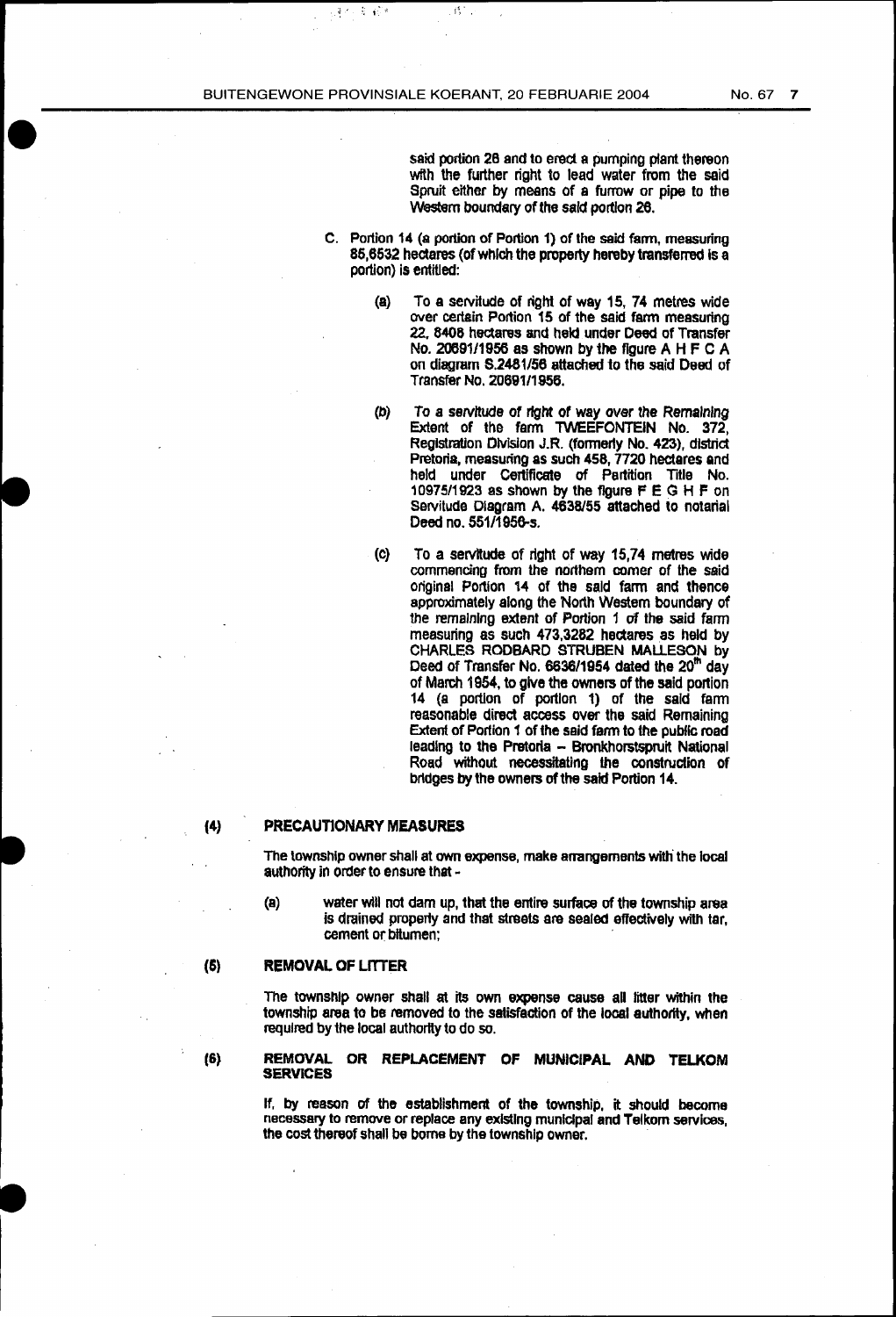# (1) TRANSFER OF ERVEN

Erf 88 and 104 shall be transferred by and at cost of the applicant to the Section 21 Company, registered in terms of the Companies Act, 1973.

# 2. CONDITIONS OF TITLE

The erven mentioned hereunder shall be subject to the conditions as indicated Imposed by the Local Authority in terms of the provisions of the Town·planning and Townships Ordinance, 1988.

### (1) ALL ERVEN

- (a) The enf is subject to a servitude, 2 m wide, in favour of the local authority, for sewerage and other municipal purposes, along any two boundaries other than a street boundary and In the case of a panhandle erf an additional servitude for municipal purposes 2 m wide across the access portion of the erf, if and when required by the local authority: Provided that the local authority may dispense with any such servitude. Where the erf is actually affected by a Council sewer line, it must be protected by a 2 m wide servitude.
- (b) No building or other structure shall be erected within the aforesaid servitude area and no large-rooted trees shall be planted within the area of such servitude or within 2 m thereof.

(c) The local authority shall be entitled to deposit temporarily on the land adjoining the aforesaid servitude such material as may be excavated by it during the course of the construction, maintenance or removal of such sewerage mains and other works as it, in its discretion may deem necessary and shall further be entitled to reasonable access to the said land for the aforesaid purpose subject to any damage done during the process of the construction, maintenance or removal of such sewerage mains and other works being made good by the local authority.

(d) The owner of each erf will during transfer of the erf become a member of the Section 21 Company.

#### (2) ERVEN 21, 42 AND 98

The erf is subject to a municipal servitude 2 meters wide in favour of the Local Authority as Indicated on the General Plan.

#### (3) ERF 104 and 105

- (a) The erf in total is subject to a servitude for municipal services and a Right or Way in favour of the local authorfty as Indicated. on the General Plan.
- (b) The erf shall not be offered for sale or be alienated with out the written consent of the local authority.

# (4) ERF88

The erf is subject to a servitude of right of way to all erven in the township.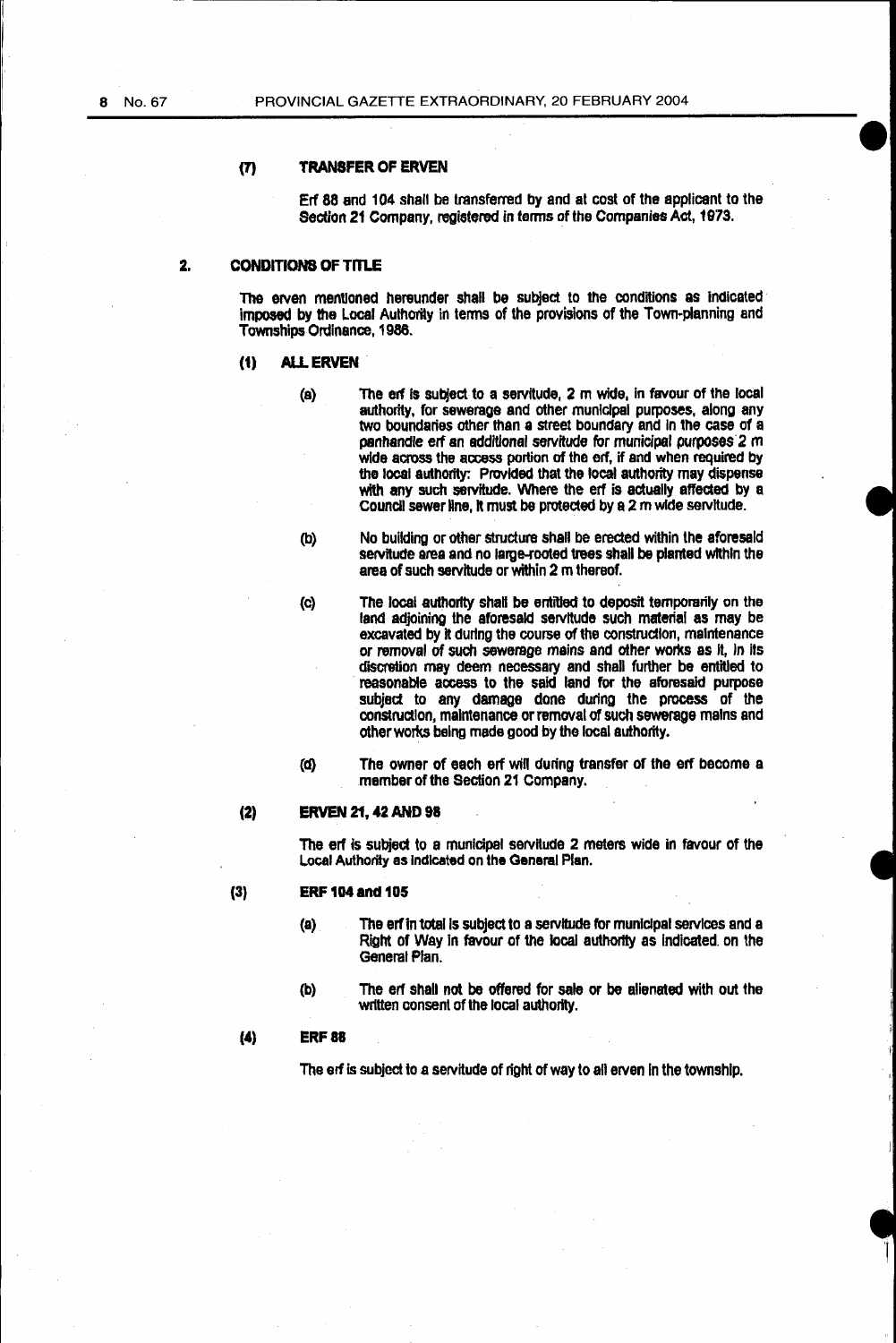# PLAASLIKE BESTUURSKENNISGEWING 295

### PLAASLIKE BESTUURSKENNISGEWING

#### KUNGWINI PLAASLIKE MUNISIPALITEIT BUITESTEDELIKE GEBIEDE WYSIGINGSKEMA 399

Die Kungwini Plaaslike Munisipaliteit verklaar hierby ingevolge die bepalings van artikel 125 van die Ordonnansie op Dorpsbeplanning en Dorpe, 1986 (Ordonnansie 15 van 1986), dat dit 'n wyslgingSkema synde 'n wysiging van die Buitestedelike Gebied Dorpsbeplanningskema, 1 975, wat ult dleselfde grond as die dorp Silver Vtew Ridge bestaan, goedgekeur het.

Ksart 3 en die skedules van die wyslglngstcema word In bewaring gehou deur die Direkteur-Generaal, Ontwikkelingsbeplanning, Gauteng Provinsiale Regering, Germiston, en die Munisipale Bestuurder, Kungwini Plaaslike Munisipaliteit en is ter lnsae gedurende gewone kantoorure.

Hlerdie wysfging staan bekend as Bultestedellke Gebiede Wysfgingskema 399 en sal van krag wees vanaf datum van hierdle kennisgewlng.

MuniSipale Bestuurder Kungwlnl Plaasllke Munlslpalltelt, Posbus40, BRONKHORSTSPRUIT, 1020

#### LOCAL AUTHORITY NOTICE 295

#### LOCAL AUTHORITY NOTICE

#### KUNGWINI LOCAL MUNICIPALITY PERI-URBAN AMENDMENT SCHEMe 399

The Kungwini Local Municipality in terms of the provisions of section 125 of the Town-Pianning and Townships Ordinance, 1986 (Ordinance 15 of 1986), declares that it has approved an amendment scheme, being an amendment of the Peri-Urban Town-Planning Scheme, 1975, comprising the same land as included in the township of Silver View Ridge.

Map 3 and the schedule of the amendment scheme are filed with the Director-General: Development Planning, Gauteng Provincial Government, Germiston, and the Municipal Manager, Kungwini Local Municipality and are open for inspection during normal office hours.

This amendment Is known as Peri-Urban Amendment Scheme 399 and will be effective as from the date of this publication.

Municipal Manager

Kungwini Local Municipality, P.O. Box 40, BRONKHORTSPRUIT, 1020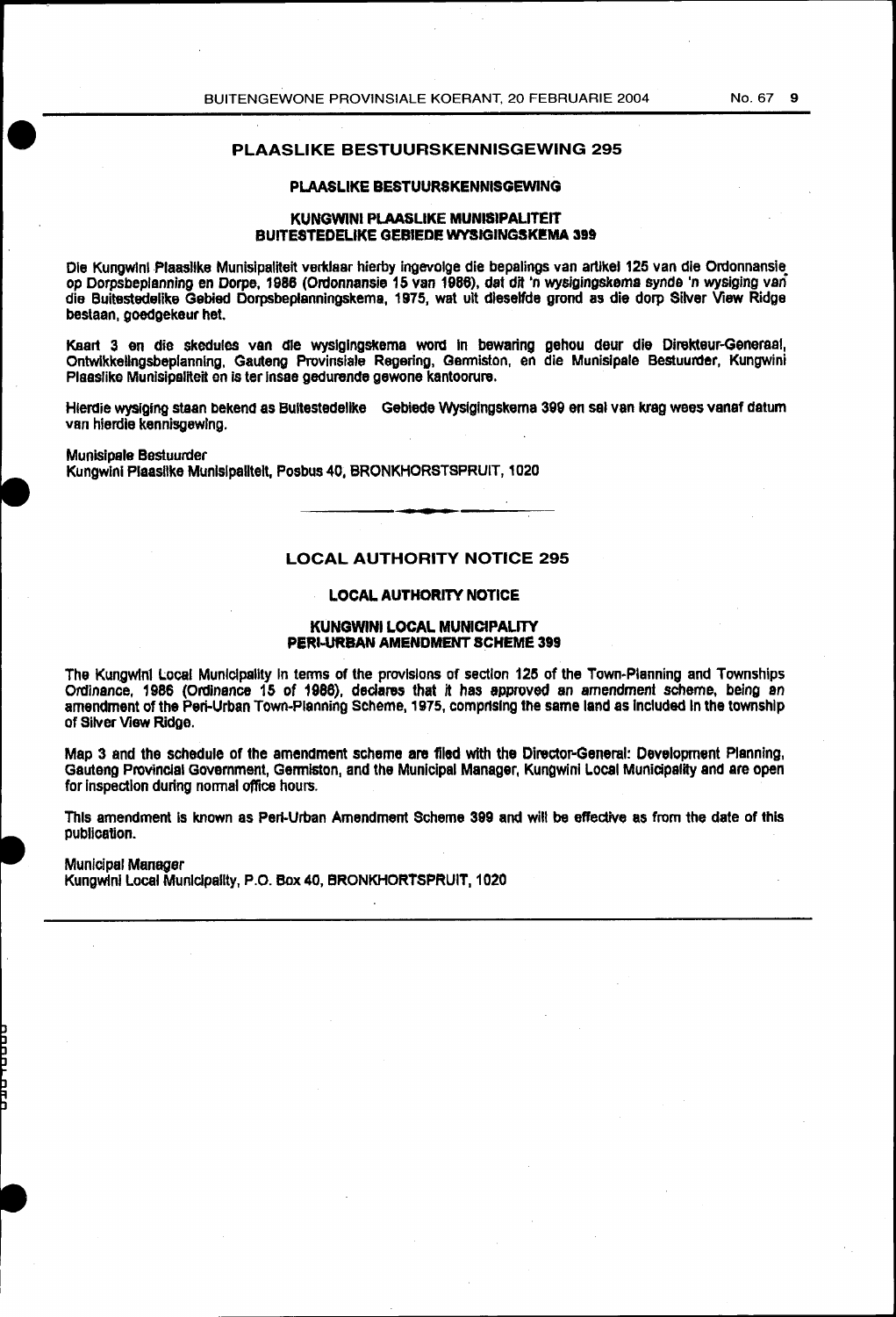**•** 



Tel: (012) 643-9500, Fax: (012) 663-3543, Toll free: 080011 8595, e-mail: corporate@sabinet.co.za, www: http://corporate.sabinet.co.za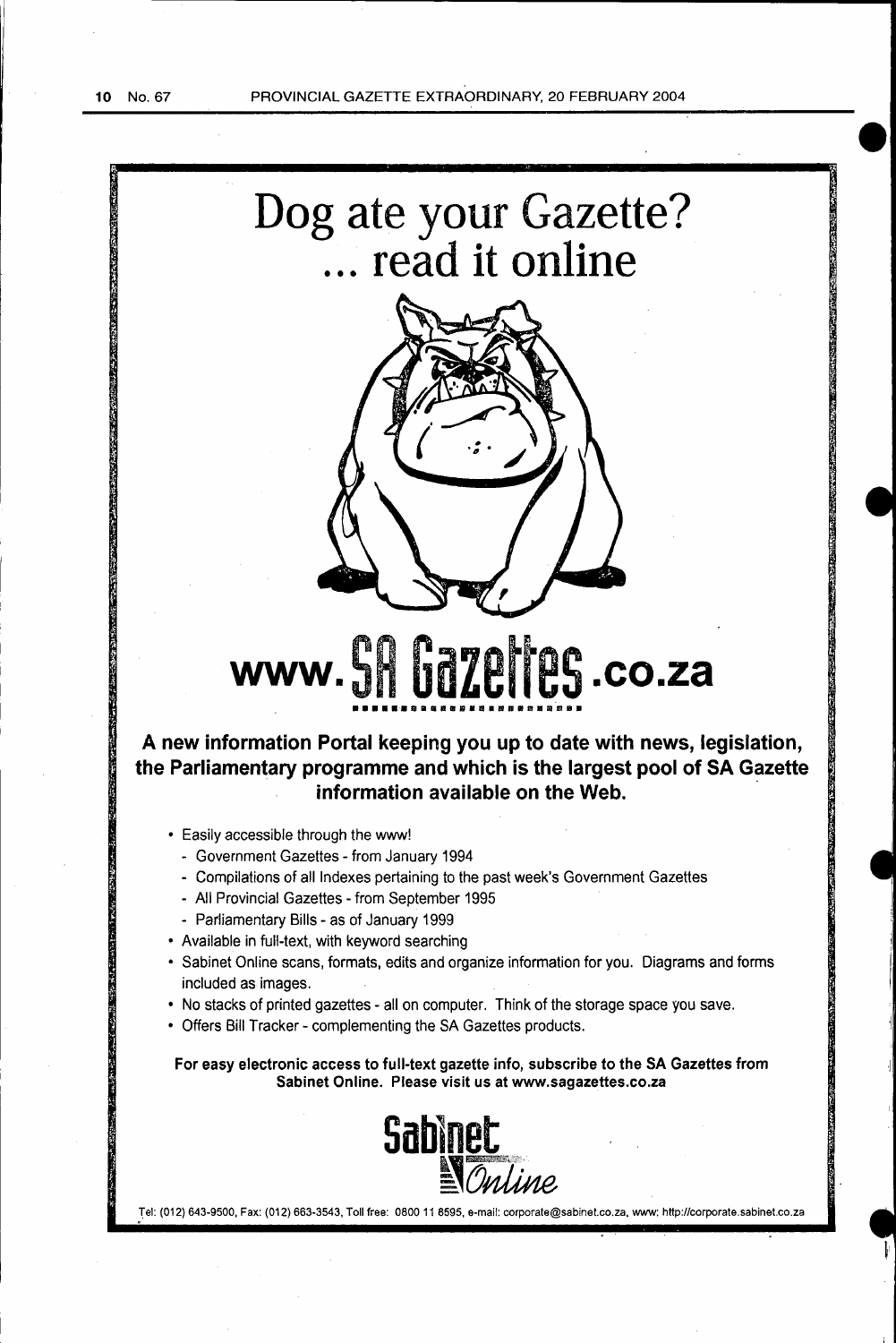BUITENGEWONE PROVINSIALE KOERANT, 20 FEBRUARIE 2004 No. 67 11

Looking for out of print issues of Government and Provincial **Gazettes** 

We can provide photocopies

# **Contact**

The National Library of South Africa, Pretoria Campus PO Box 397 0001 PRETORIA

> Physical address C/o Andries and Vermeulen Streets Entrance in Andries Street

Contact details Tel: (012) 321-8931 Fax: (012) 325-5984 E-mail: infodesk@nlsa.ac.za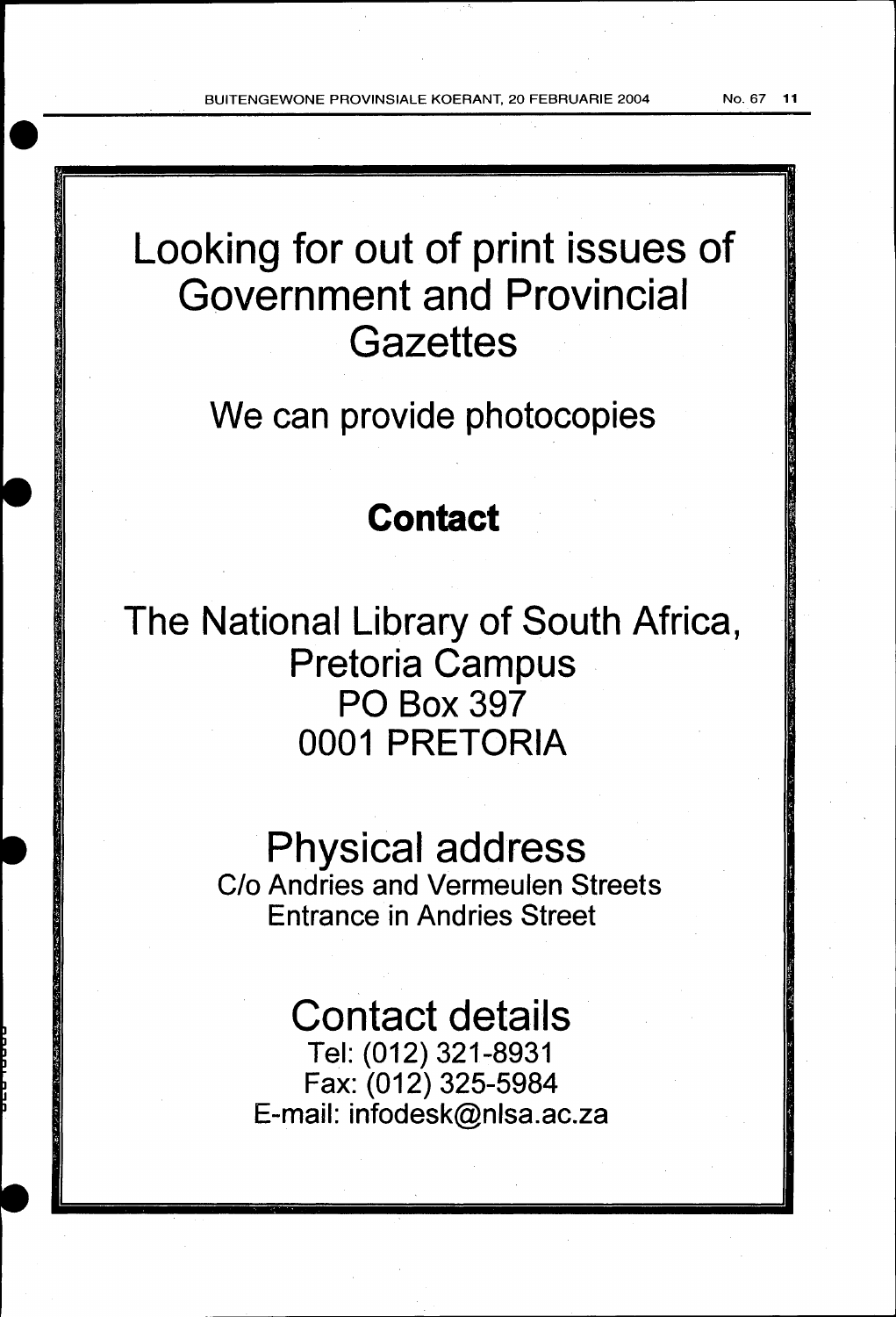12 No. 67 PROVINCIAL GAZETTE EXTRAORDINARY, 20 FEBRUARY 2004

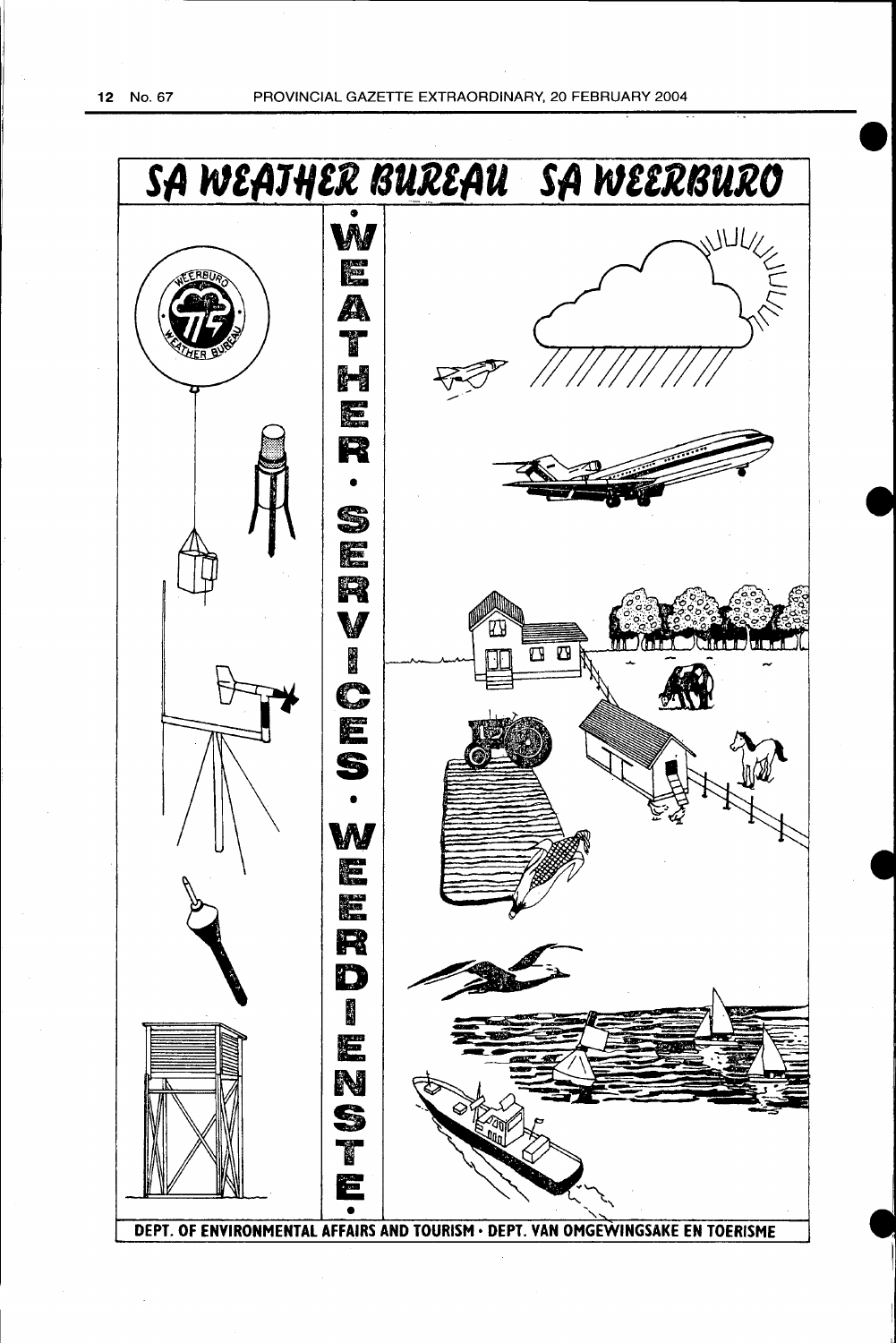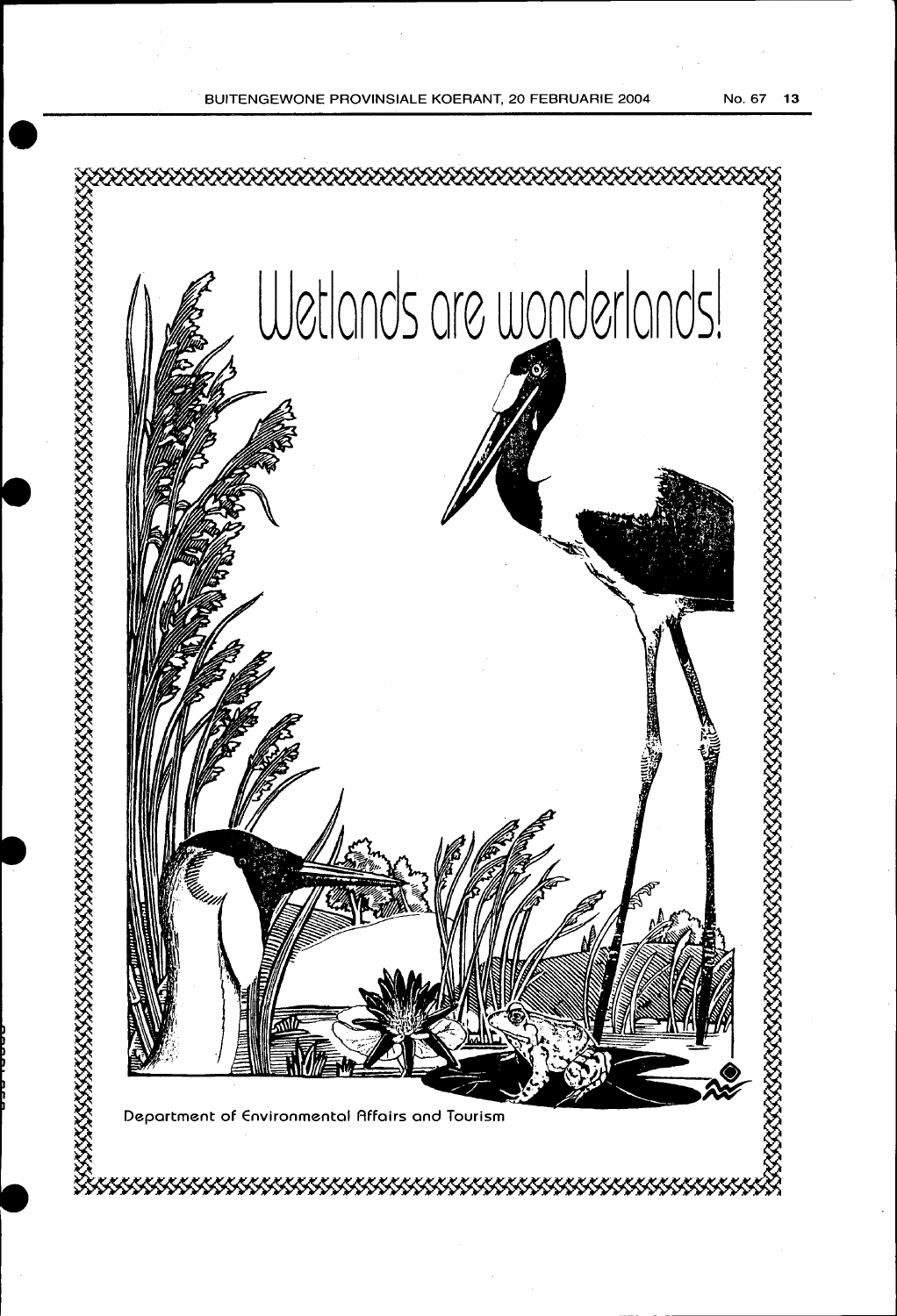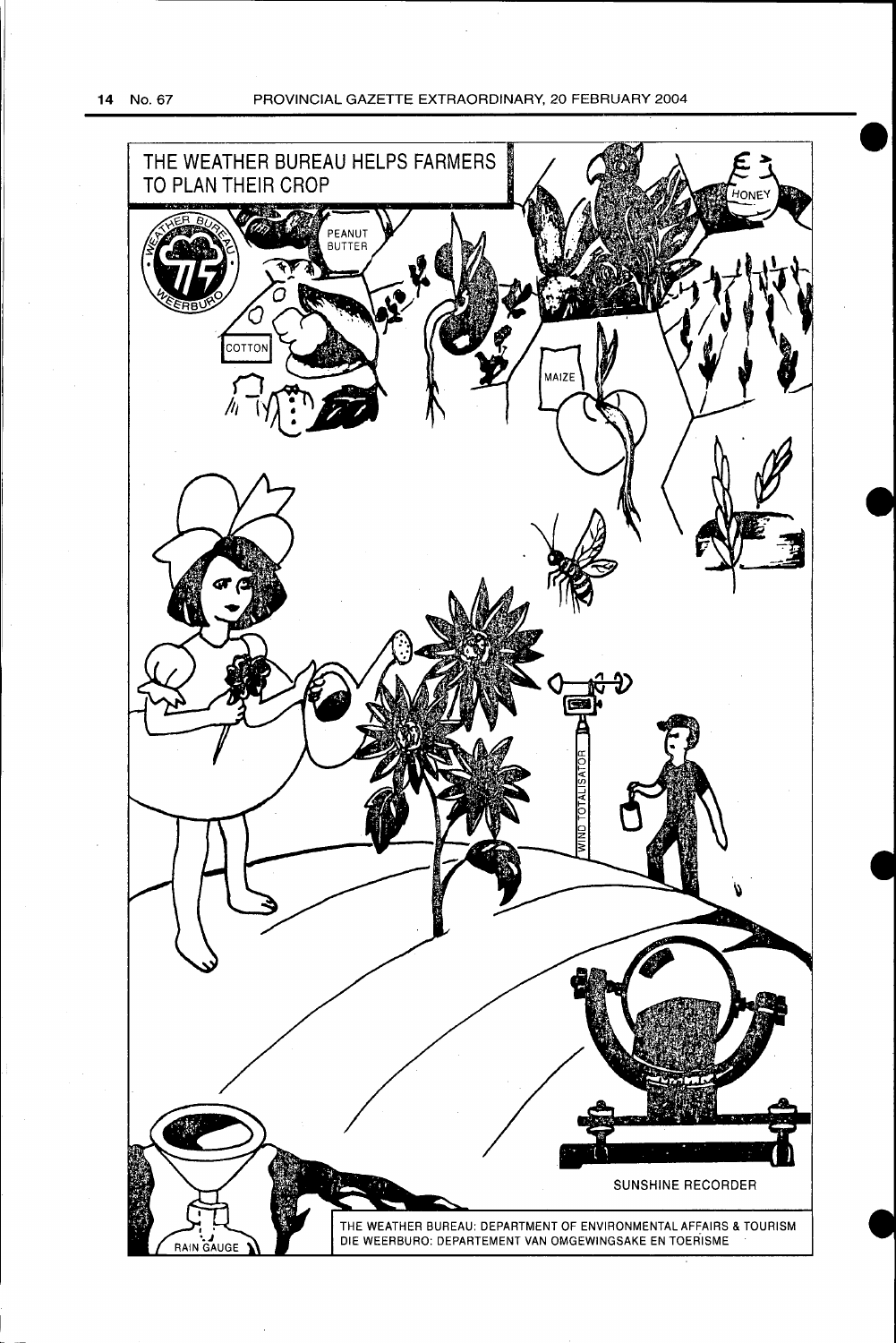# BUITENGEWONE PROVINSIALE KOERANT, 20 FEBRUARIE 2004 No. 67 15